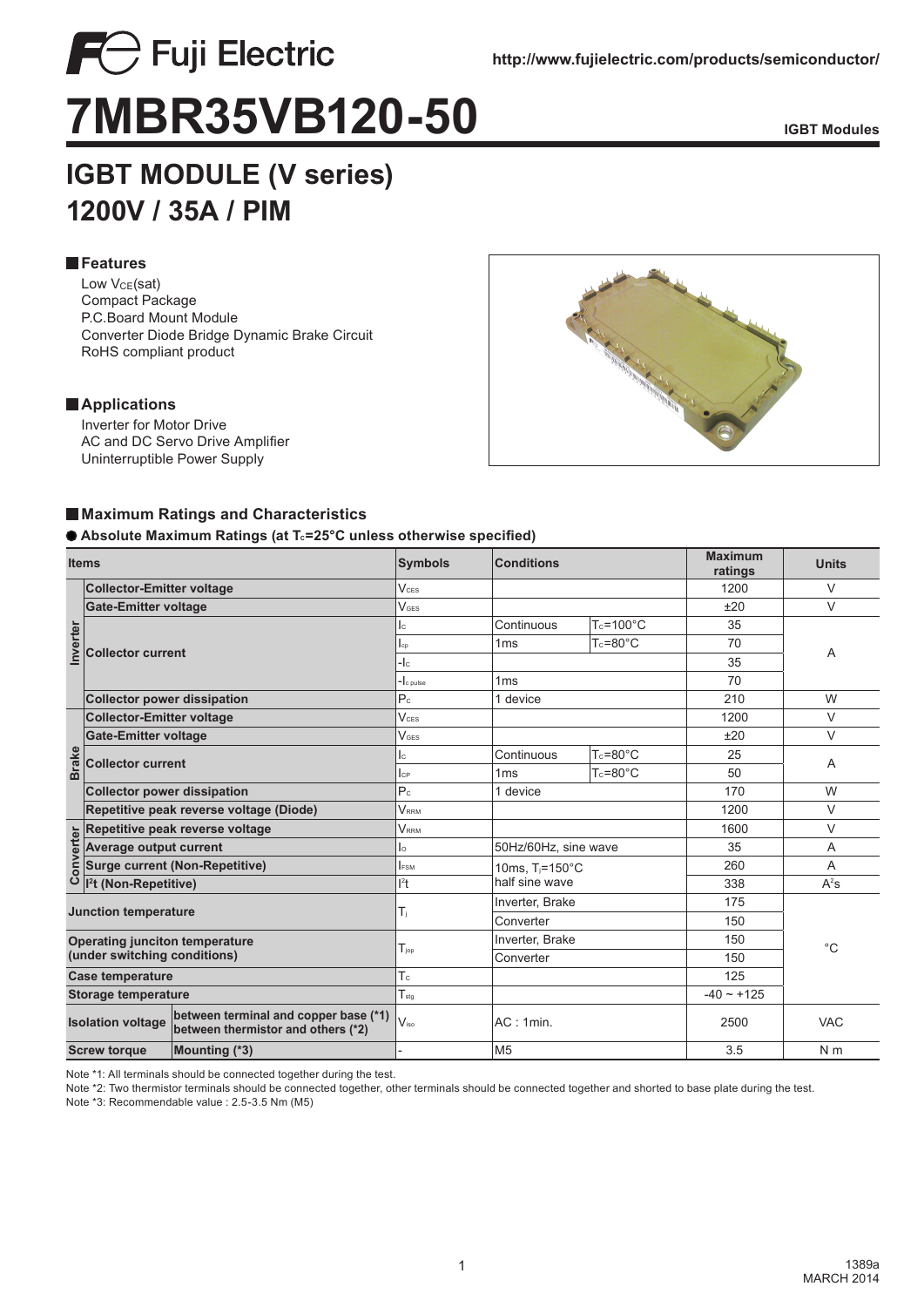#### **Electrical characteristics (at Tj= 25°C unless otherwise specified)**

| <b>Items</b> |                                                                                                                                                                                                                                                                                                                                                                                                                                                                | <b>Symbols</b>                   | <b>Conditions</b>                                                                                                    |                       | <b>Characteristics</b>                               |                          |                                  |              |
|--------------|----------------------------------------------------------------------------------------------------------------------------------------------------------------------------------------------------------------------------------------------------------------------------------------------------------------------------------------------------------------------------------------------------------------------------------------------------------------|----------------------------------|----------------------------------------------------------------------------------------------------------------------|-----------------------|------------------------------------------------------|--------------------------|----------------------------------|--------------|
|              |                                                                                                                                                                                                                                                                                                                                                                                                                                                                |                                  |                                                                                                                      |                       | min.                                                 | typ.                     | max.                             | <b>Units</b> |
|              | Zero gate voltage collector current                                                                                                                                                                                                                                                                                                                                                                                                                            | <b>CES</b>                       | $V_{GE} = 0V$ , $V_{CE} = 1200V$                                                                                     |                       |                                                      | $\overline{\phantom{a}}$ | 1.0                              | mA           |
|              | Gate-Emitter leakage current                                                                                                                                                                                                                                                                                                                                                                                                                                   | <b>I</b> GES                     | $V_{GE} = 0V$ , $V_{GE} = \pm 20V$                                                                                   |                       | $\qquad \qquad -$                                    | $\overline{\phantom{a}}$ | 200                              | nA           |
|              | <b>Gate-Emitter threshold voltage</b>                                                                                                                                                                                                                                                                                                                                                                                                                          | $V_{\text{GE (th)}}$             | $V_{CE} = 20V$ , $I_C = 35mA$                                                                                        |                       | 6.0                                                  | 6.5                      | 7.0                              | V            |
|              | <b>Collector-Emitter saturation voltage</b>                                                                                                                                                                                                                                                                                                                                                                                                                    | $V_{CE (sat)}$<br>(terminal)     | $V_{GE}$ = 15V<br>$I_c = 35A$<br>$V_{GE} = 15V$<br>$I_c = 35A$                                                       | $T_i = 25^\circ C$    |                                                      | 2.20                     | 2.65                             | V            |
|              |                                                                                                                                                                                                                                                                                                                                                                                                                                                                |                                  |                                                                                                                      | $T_i = 125$ °C        |                                                      | 2.55                     |                                  |              |
|              |                                                                                                                                                                                                                                                                                                                                                                                                                                                                |                                  |                                                                                                                      | $T_i = 150^{\circ}$ C |                                                      | 2.60                     | $\overline{\phantom{a}}$         |              |
|              |                                                                                                                                                                                                                                                                                                                                                                                                                                                                | $V_{CE (sat)}$<br>(chip)         |                                                                                                                      | $T_i = 25^\circ C$    |                                                      | 1.85                     | 2.30                             |              |
|              |                                                                                                                                                                                                                                                                                                                                                                                                                                                                |                                  |                                                                                                                      | $T_i = 125$ °C        |                                                      | 2.20                     | $\overline{a}$                   |              |
|              |                                                                                                                                                                                                                                                                                                                                                                                                                                                                |                                  |                                                                                                                      | $T_i = 150^{\circ}$ C |                                                      | 2.25                     | $\overline{\phantom{a}}$         |              |
|              | Internal gate resistance                                                                                                                                                                                                                                                                                                                                                                                                                                       | Rg(int)                          |                                                                                                                      |                       |                                                      | 0                        | $\overline{\phantom{0}}$         | Ω            |
| Inverter     | Input capacitance                                                                                                                                                                                                                                                                                                                                                                                                                                              | $C_{\text{ies}}$                 | $V_{CE}$ = 10V, $V_{GE}$ = 0V, f = 1MHz<br>$V_{cc}$ = 600V<br>$c = 35A$<br>$V_{GE}$ = +15 / -15V<br>$R_0 = 27\Omega$ |                       |                                                      | 2.9<br>0.39              | 1.20                             | nF           |
|              | Turn-on time                                                                                                                                                                                                                                                                                                                                                                                                                                                   | ton<br>t                         |                                                                                                                      |                       |                                                      | 0.09                     | 0.60                             | μs           |
|              |                                                                                                                                                                                                                                                                                                                                                                                                                                                                | $t_{\rm f(i)}$                   |                                                                                                                      |                       |                                                      | 0.03                     | $\overline{\phantom{a}}$         |              |
|              |                                                                                                                                                                                                                                                                                                                                                                                                                                                                | $t_{\text{off}}$                 |                                                                                                                      |                       |                                                      | 0.53                     | 1.00                             |              |
|              | <b>Turn-off time</b>                                                                                                                                                                                                                                                                                                                                                                                                                                           | t                                |                                                                                                                      |                       |                                                      | 0.06                     | 0.30                             |              |
|              |                                                                                                                                                                                                                                                                                                                                                                                                                                                                | VF<br>(terminal)                 |                                                                                                                      | $T_j = 25^{\circ}C$   |                                                      | 2.05                     | 2.50                             | V            |
|              | Forward on voltage                                                                                                                                                                                                                                                                                                                                                                                                                                             |                                  | $I_F = 35A$                                                                                                          | $T_i = 125$ °C        |                                                      | 2.20                     | $\overline{\phantom{a}}$         |              |
|              |                                                                                                                                                                                                                                                                                                                                                                                                                                                                |                                  |                                                                                                                      | $T_j = 150^{\circ}$ C |                                                      | 2.15                     | $\overline{\phantom{a}}$         |              |
|              |                                                                                                                                                                                                                                                                                                                                                                                                                                                                | VF<br>(chip)                     | $ _F = 35A$                                                                                                          | $T_j = 25^\circ C$    |                                                      | 1.70                     | 2.15                             |              |
|              |                                                                                                                                                                                                                                                                                                                                                                                                                                                                |                                  |                                                                                                                      | $T_i = 125$ °C        | $\overline{a}$                                       | 1.85                     | $\overline{\phantom{0}}$         |              |
|              |                                                                                                                                                                                                                                                                                                                                                                                                                                                                |                                  |                                                                                                                      | $T_i = 150^{\circ}$ C | $\overline{a}$                                       | 1.80                     |                                  |              |
|              | Reverse recovery time                                                                                                                                                                                                                                                                                                                                                                                                                                          | $t_{\rm r}$                      | $I_F = 35A$                                                                                                          |                       | $\overline{a}$                                       | $\overline{\phantom{a}}$ | 0.35                             | μs           |
|              | Zero gate voltage collector current                                                                                                                                                                                                                                                                                                                                                                                                                            | <b>I</b> ces                     | $V_{GE} = 0V$<br>$V_{CE}$ = 1200V                                                                                    |                       | $\overline{\phantom{a}}$                             | $\overline{\phantom{a}}$ | 1.0                              | mA           |
|              | Gate-Emitter leakage current                                                                                                                                                                                                                                                                                                                                                                                                                                   | <b>I</b> GES                     | $V_{CE} = 0V$<br>$V_{GE}$ = +20 / -20V                                                                               | $\qquad \qquad -$     | $\overline{\phantom{a}}$                             | 200                      | nA                               |              |
|              |                                                                                                                                                                                                                                                                                                                                                                                                                                                                | $V_{CE (sat)}$<br>(terminal)     |                                                                                                                      | $T_i = 25^\circ C$    | $\overline{\phantom{a}}$                             | 2.10                     | 2.55                             | $\vee$       |
|              | <b>Collector-Emitter saturation voltage</b>                                                                                                                                                                                                                                                                                                                                                                                                                    |                                  | $V_{GE} = 15V$<br>$c = 25A$                                                                                          | $T_i = 125$ °C        | $\overline{\phantom{a}}$                             | 2.45                     |                                  |              |
|              |                                                                                                                                                                                                                                                                                                                                                                                                                                                                |                                  |                                                                                                                      | $T_j = 150^{\circ}$ C |                                                      | 2.50                     |                                  |              |
| <b>Brake</b> |                                                                                                                                                                                                                                                                                                                                                                                                                                                                | $V_{\text{CE (sat)}}$<br>(chip)  | $V_{GE} = 15V$<br>$I_c = 25A$                                                                                        | $T_j = 25^\circ C$    |                                                      | 1.85                     | 2.30                             |              |
|              |                                                                                                                                                                                                                                                                                                                                                                                                                                                                |                                  |                                                                                                                      | $T_j = 125^{\circ}C$  |                                                      | 2.20                     |                                  |              |
|              |                                                                                                                                                                                                                                                                                                                                                                                                                                                                |                                  |                                                                                                                      | $T_i = 150^{\circ}$ C |                                                      | 2.25                     |                                  |              |
|              | Internal gate resistance                                                                                                                                                                                                                                                                                                                                                                                                                                       | Rg(int)                          |                                                                                                                      |                       |                                                      | 0                        |                                  | Ω            |
|              | <b>Turn-on time</b>                                                                                                                                                                                                                                                                                                                                                                                                                                            | ton                              | $V_{CE}$ = 600V                                                                                                      |                       | $\overline{\phantom{0}}$                             | 0.39                     | 1.20                             |              |
|              |                                                                                                                                                                                                                                                                                                                                                                                                                                                                | tr                               | $I_c = 25A$                                                                                                          |                       |                                                      | 0.09                     | 0.60                             | $\mu s$      |
|              | $t_{\rm off}$<br><b>Turn-off time</b>                                                                                                                                                                                                                                                                                                                                                                                                                          |                                  | $V_{GE}$ = +15 / -15V<br>$R_{\text{G}}$ = 39 $\Omega$                                                                |                       | $\overline{\phantom{a}}$                             | 0.53                     | 1.00                             |              |
|              |                                                                                                                                                                                                                                                                                                                                                                                                                                                                | t                                |                                                                                                                      |                       | $\overline{\phantom{a}}$                             | 0.06                     | 0.30                             |              |
|              | <b>Reverse current</b>                                                                                                                                                                                                                                                                                                                                                                                                                                         | RRM                              | $V_R = 1200V$                                                                                                        |                       |                                                      | $\blacksquare$           | 1.00                             | mA           |
|              | $\begin{array}{r}\n\frac{1}{2} \\ \frac{1}{2} \\ \frac{1}{2} \\ \frac{1}{2} \\ \frac{1}{2} \\ \frac{1}{2} \\ \frac{1}{2} \\ \frac{1}{2} \\ \frac{1}{2} \\ \frac{1}{2} \\ \frac{1}{2} \\ \frac{1}{2} \\ \frac{1}{2} \\ \frac{1}{2} \\ \frac{1}{2} \\ \frac{1}{2} \\ \frac{1}{2} \\ \frac{1}{2} \\ \frac{1}{2} \\ \frac{1}{2} \\ \frac{1}{2} \\ \frac{1}{2} \\ \frac{1}{2} \\ \frac{1}{2} \\ \frac{1}{2} \\ \frac{1}{2} \\ \frac{1$<br><b>Forward on voltage</b> | $V_{\text{\tiny{FM}}}$<br>(chip) | $I_F = 35A$                                                                                                          | terminal<br>chip      | $\overline{\phantom{a}}$<br>$\overline{\phantom{a}}$ | 1.70<br>1.35             | 2.15<br>$\overline{\phantom{a}}$ | V            |
|              |                                                                                                                                                                                                                                                                                                                                                                                                                                                                | RRM                              | $V_R = 1600V$                                                                                                        |                       | $\overline{\phantom{a}}$                             | $\overline{\phantom{a}}$ | 1.0                              | mA           |
|              |                                                                                                                                                                                                                                                                                                                                                                                                                                                                |                                  | $T = 25^{\circ}$ C                                                                                                   |                       | $\overline{\phantom{a}}$                             | 5000                     | $\overline{\phantom{a}}$         |              |
|              |                                                                                                                                                                                                                                                                                                                                                                                                                                                                | R                                | $T = 100^{\circ}$ C                                                                                                  |                       | 465                                                  | 495                      | 520                              | Ω            |
|              |                                                                                                                                                                                                                                                                                                                                                                                                                                                                | В                                | $T = 25 / 50^{\circ}$ C                                                                                              |                       | 3305                                                 | 3375                     | 3450                             | Κ            |

#### **Thermal resistance characteristics**

| <b>Items</b>                              | <b>Symbols</b> | <b>Conditions</b>     | <b>Characteristics</b> |                          |                          | <b>Units</b>  |
|-------------------------------------------|----------------|-----------------------|------------------------|--------------------------|--------------------------|---------------|
|                                           |                |                       | min.                   | typ.                     | max.                     |               |
|                                           | $R_{th(i-c)}$  | Inverter IGBT         | -                      | $\overline{\phantom{0}}$ | 0.72                     | $\degree$ C/W |
|                                           |                | Inverter FWD          | -                      | $\overline{\phantom{a}}$ | 0.91                     |               |
| Thermal resistance (1device)              |                | <b>Brake IGBT</b>     | -                      | $\overline{\phantom{0}}$ | 0.89                     |               |
|                                           |                | Converter Diode       |                        | $\overline{\phantom{0}}$ | 0.88                     |               |
| Contact thermal resistance (1device) (*4) | $R_{th(c-f)}$  | with Thermal Compound | -                      | 0.05                     | $\overline{\phantom{0}}$ |               |

Note \*4: This is the value which is defined mounting on the additional cooling fin with thermal compound.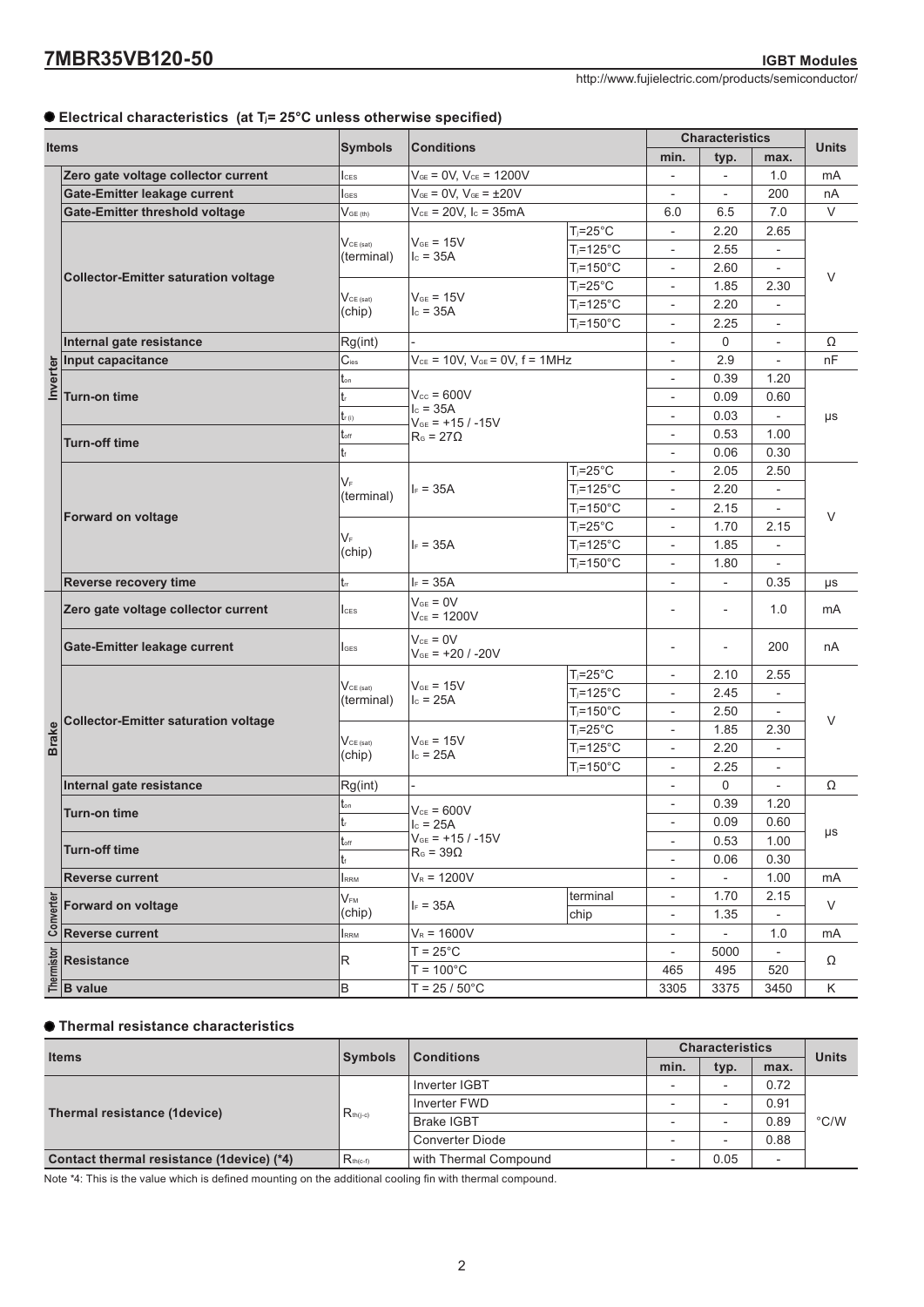## **Characteristics (Representative)**















[ Inverter ] Dynamic gate charge (typ.)  $V_{cc}$ =600V, Ic=35A, T<sub>j</sub>=25°C

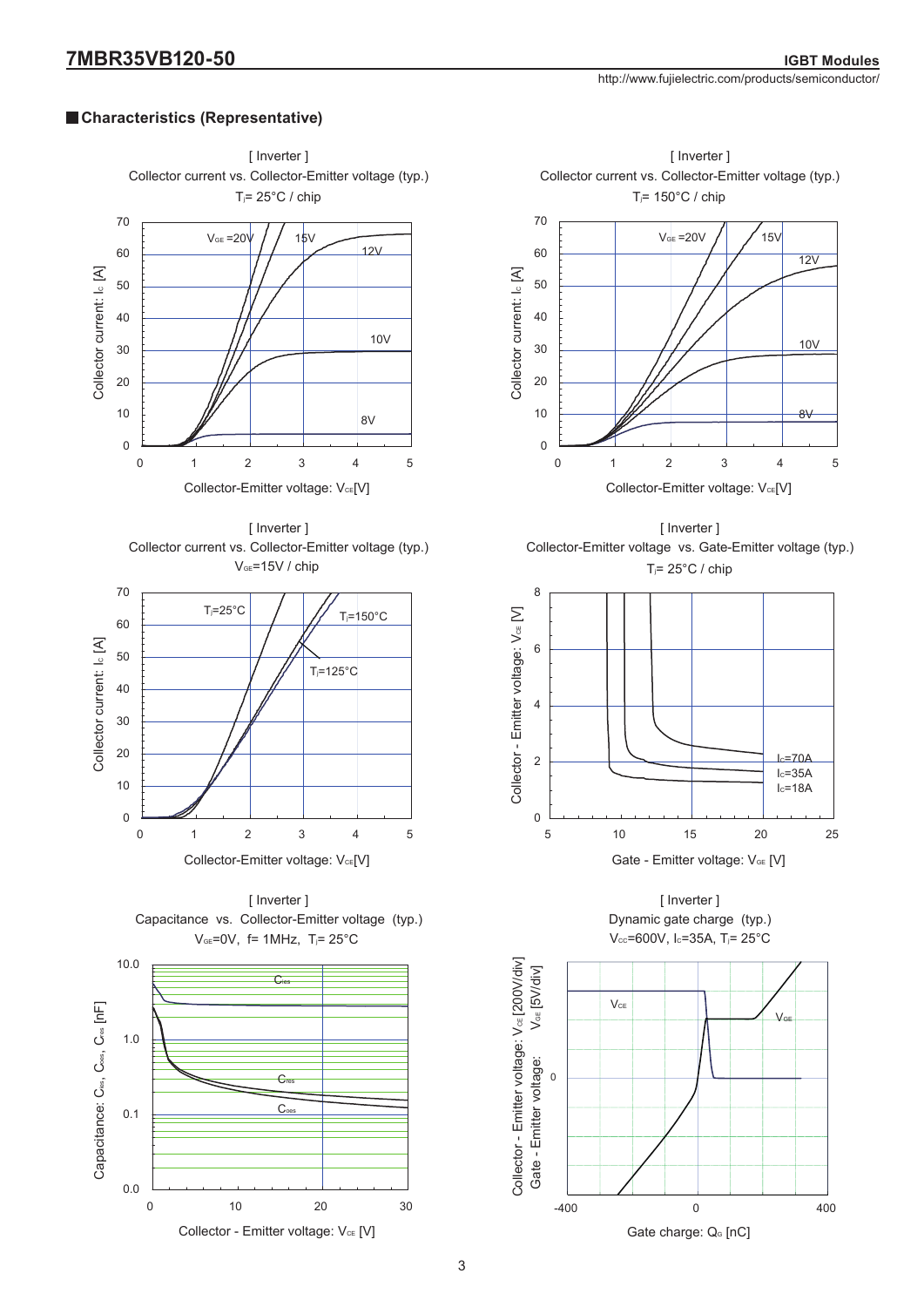





10 100

0

1

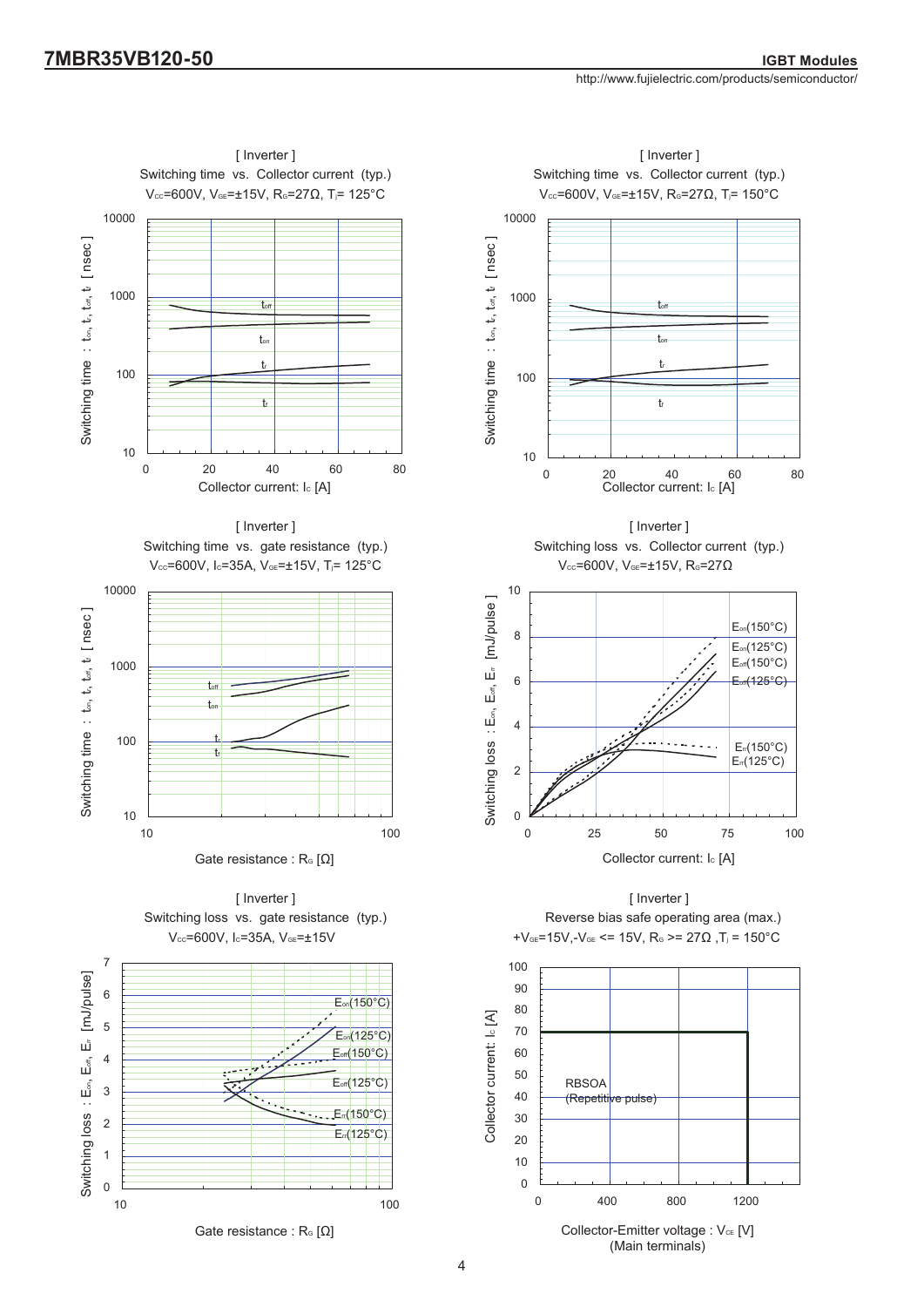



[ Thermistor ] Temperature characteristic (typ.)



 $45$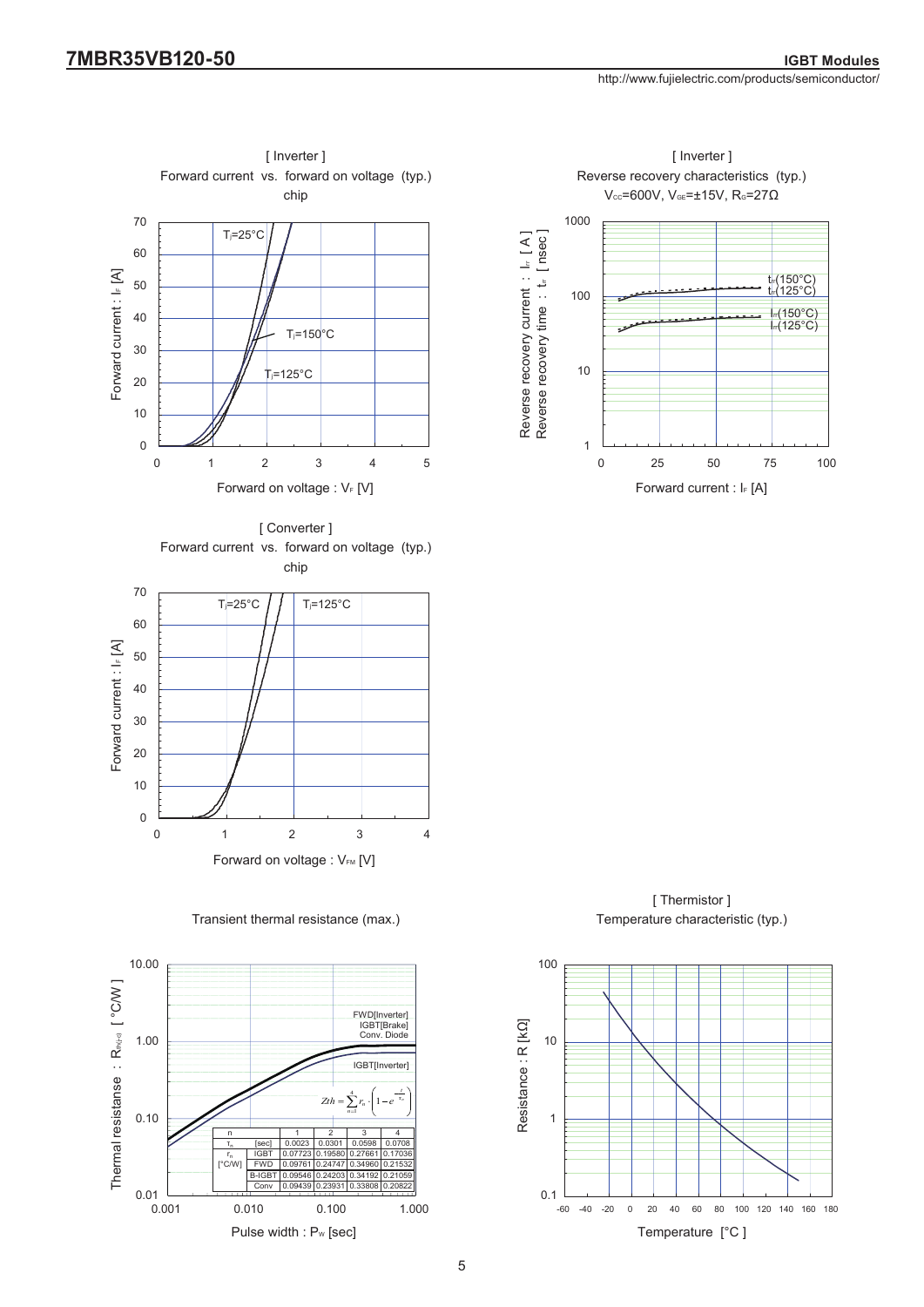[ Brake ]





[ Brake ] T<sub>i</sub>=  $25^{\circ}$ C / chip Collector-Emitter voltage vs. Gate-Emitter voltage (typ.)





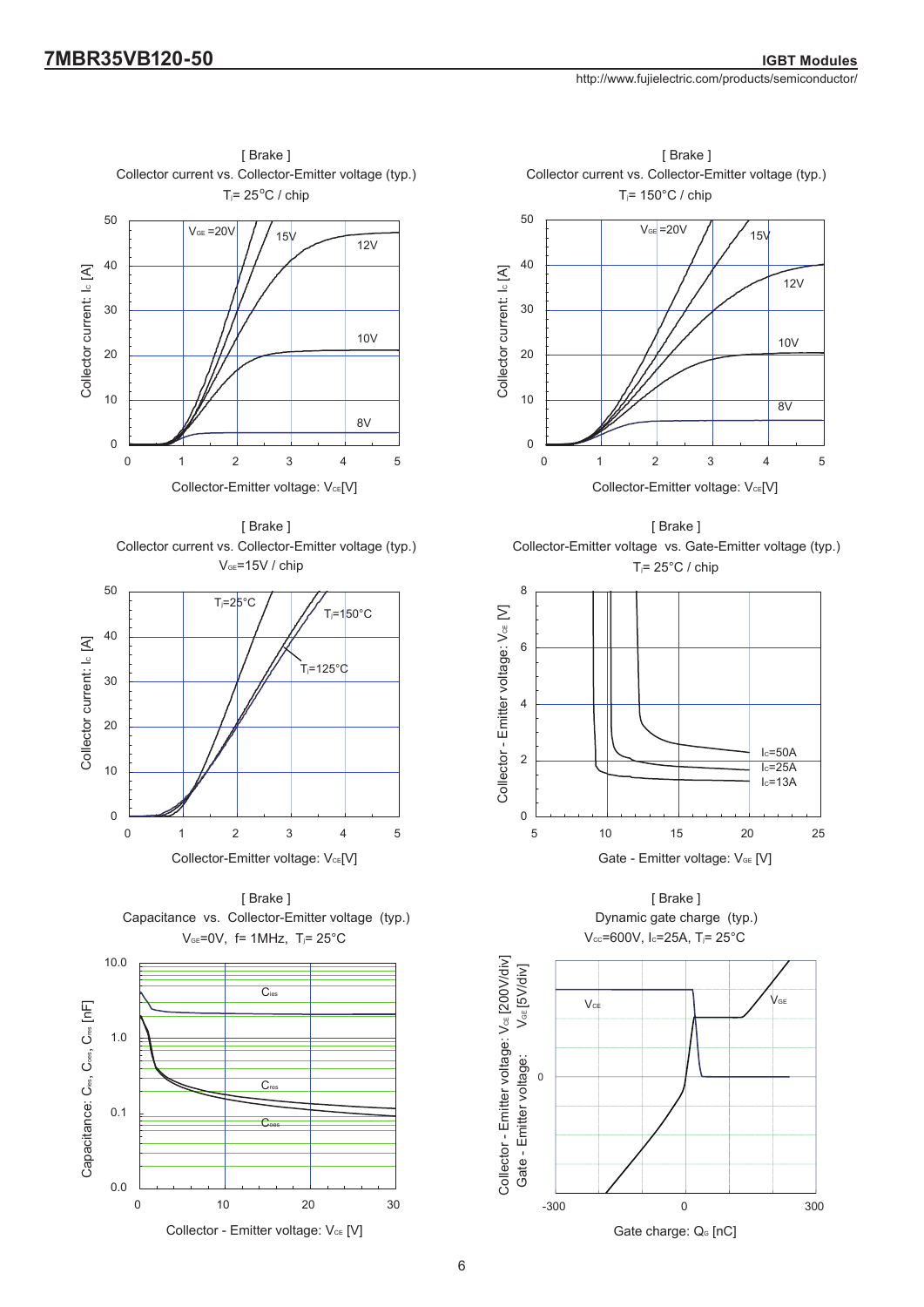## **Outline Drawings (Unit : mm)**



## **Equivalent Circuit**